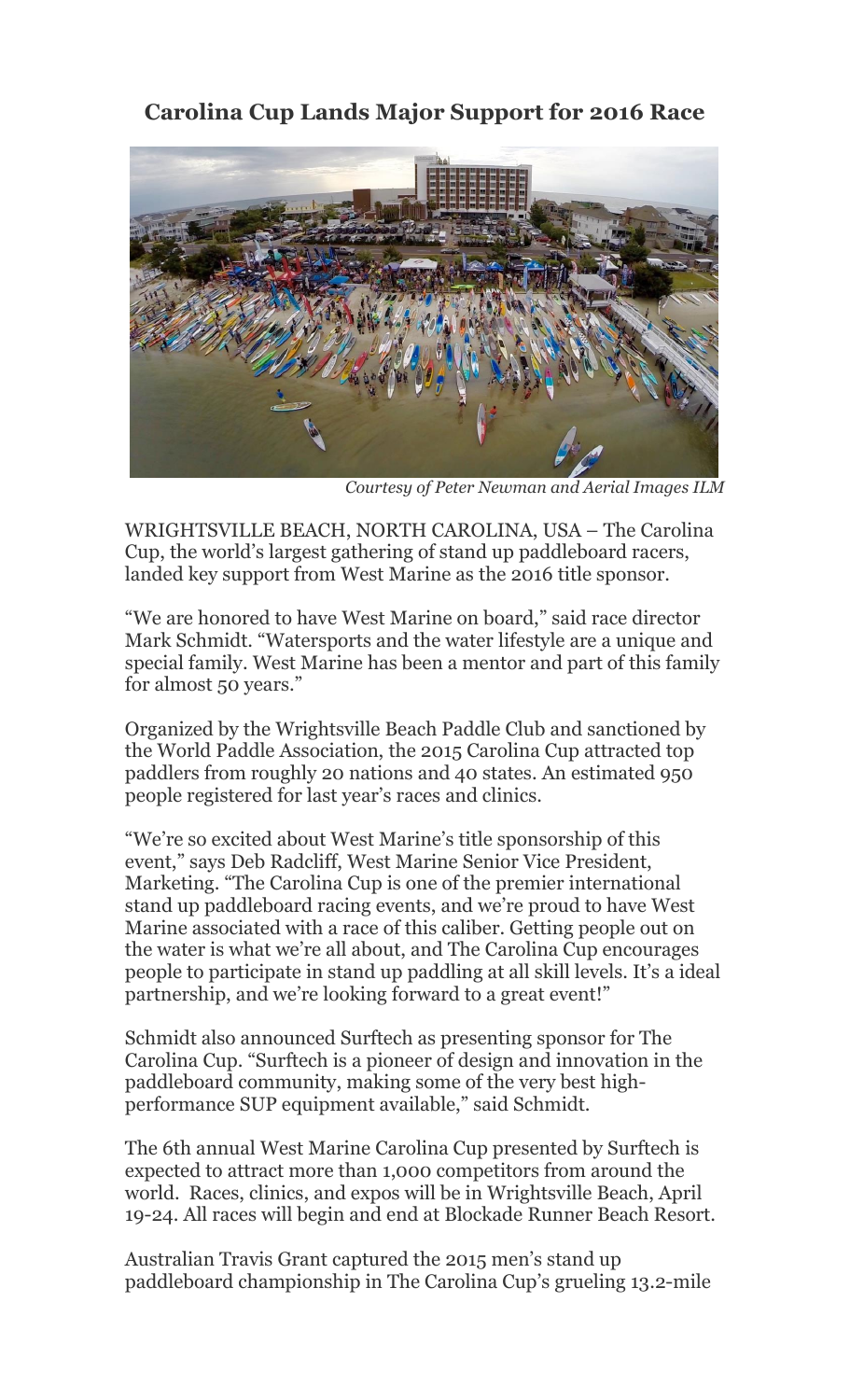Graveyard Race. Danny Ching of California, multiple Battle of the Paddle winner and three-time champion of The Carolina Cup, placed second.

In the women's division of the elite Graveyard Race, the top-ranked paddler in the world, Annabel Anderson of New Zealand, returned to Wrightsville Beach and successfully captured her third consecutive victory. Sonni Hönscheid of Germany placed second in the women's division.

A portion of event proceeds benefits The Ocean of Hope, paddlers and ocean enthusiasts dedicated to raising awareness and funds for Sarcoma Alliance to help those fighting cancer.



## **About West Marine**

Founded by a sailor in 1968, West Marine Inc. has grown to become the largest omni-channel specialty retailer exclusively offering boating gear, apparel and footwear, and other waterlife-related products to everyone who enjoys recreational time on or around the water. With more than 260 stores located in 38 states and Puerto Rico and an eCommerce website reaching domestic and international customers, West Marine is recognized as the dominant waterlife outfitter for cruisers, sailors, anglers and paddlesports enthusiasts. West Marine has everything you need for your life on the water. For more information about West Marine, its products and store locations, visit [westmarine.com](http://www.westmarine.com/) or call 1-800-BOATING (1-800-262- 8464). West Marine's stock is traded on NASDAQ under the symbol WMAR.

## **About Surftech**

Surftech, "The original board manufacturing company," was founded in 1989 in Santa Cruz, California by Randy French. A pioneer of composite technologies, Surftech was the first company to introduce composite manufacturing to the surfing, paddling, and SUP industry. Surftech's business model has always been about giving board builders a way to scale and expand their businesses with a seamless solution that would complement their existing lineups. In the early